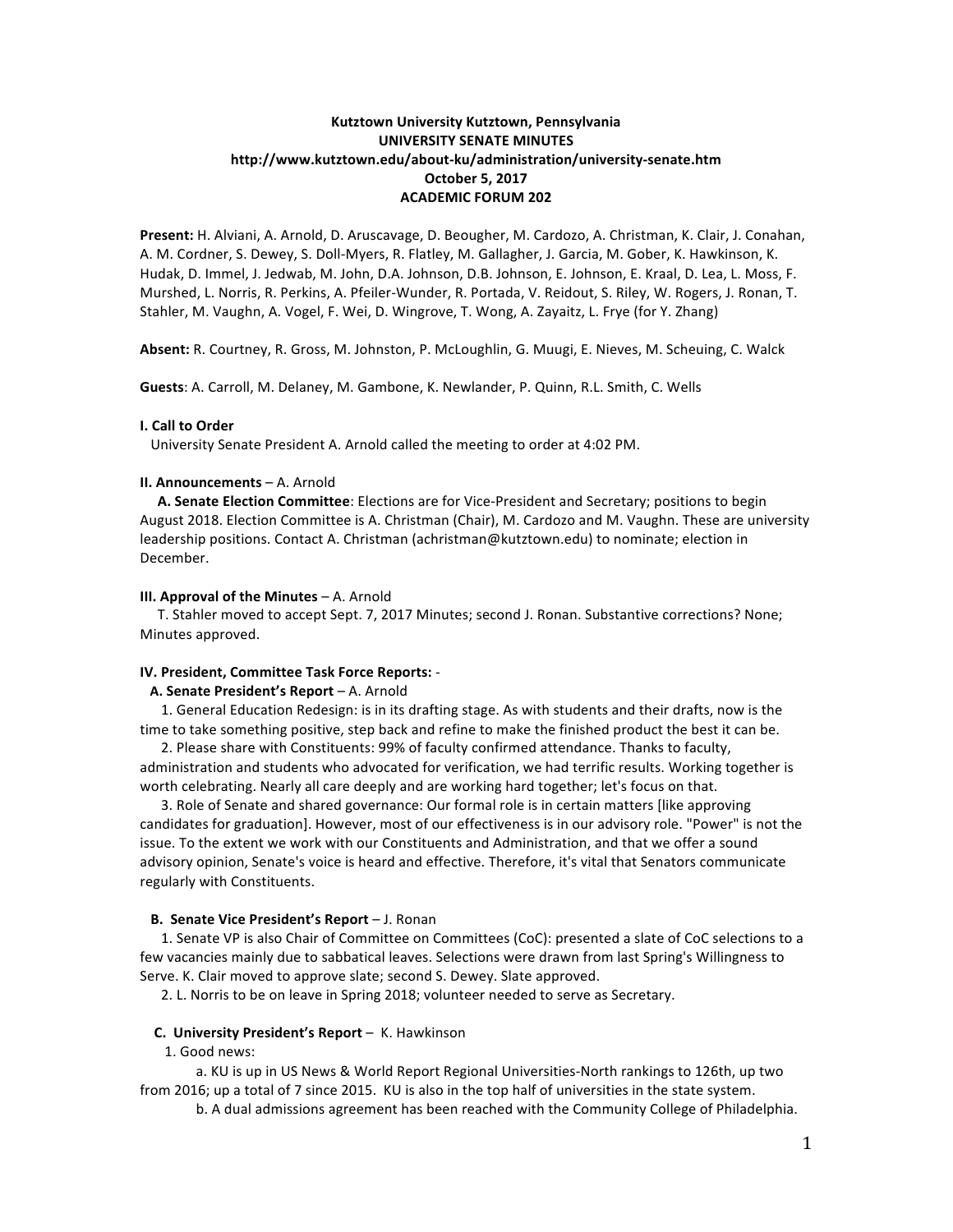CCP has 35,000 students. This agreement can greatly increase number of CCP transfers to KU.

c. Annual Alumni luncheon at Vanguard's headquarters in Phoenixville was very successful. Vanguard's founder spoke to over 140 KU alumni employees.

d. Child Promise: KU is getting involved with this program to support high school and college students as they age out of the foster care system.

e. KU hosted visiting students from India as part of a PASSHE Consortium.

f. KU Women's Soccer Team is ranked Number One in Division II. This is historic for KU.

g. K. Hawkinson thanked faculty for complying with verifying attendance. Over 93% of faculty did so, saving \$250,000 in student aid. Success in verification provided enough data to track down over 100 students who had neglected to verify their own enrollment at KU this semester, meaning we also have more precise enrollment numbers.

h. Currently KU has 8,300 students. First time enrollments are up, but due to continued larger graduating classes, overall enrollment is down 2.2% in headcount; 2.5% in FTE (full time students). Overall, PASSHE enrollment (head count) is down 4.4%.

i. Higher enrollments than expected and 1% increase in retention (to 74%) are positives.

j. KU has increased its racial/ethnic diversity to 22%; over 25% of the entering class come from underrepresented groups. This is historic for KU.

2. Budget: Overall lower enrollments and increased cost; current deficit rose from 4.4 to 5.9 million.

 Discussion:

D.A. Johnson: asked about Child Promise.

S. Mangold: KU has "PROFS" program related to Child Promise. "Providing Resources & Opportunities for Future Standouts."

### **D. Student Government Board (SGB) Report:** - M. Gallagher

1. SGB hosting the PASSHE SGB Leadership program weekend of Oct. 14.

2. Sub-committees are very active:

- a. Paint the Town Gold: working with businesses/Borough residents to promote cooperation & pride.
- b. Academic Technology: following up on a student survey from last year.

c. Budget: will be meeting to allocate funds to student organizations.

3. SGB is promoting the health kiosk in the SUB. It anonymously identifies potential problems and directs students to appropriate resources.

4. SGB promoting pilot program for expanded shuttle hours (M-Th 4-10 PM). Shuttles run later on weekends.

5. SGB President will be meeting with Interim Chancellor Whitney when she visits KU next week.

### Discussion:

D.B. Johnson: Noted that the Governor has appointed M. Gallagher to the Board of Governors. She will be confirmed by the Senate shortly. Applause! This is great for her, KU and PASSHE.

### **V. Unfinished Business - A. Arnold**

KU's Core Marketing/Identity:

Research identified KU's core strength: showing students they're capable of far more than they realize. All at KU - faculty, staff, managers, students - share responsibility "to maintain a dynamic, supportive environment where hard work and integrity thrive." Important as we move forward together.

#### **VI. New Business** - A. Arnold

General Education Discussion

L. Norris summarized the most recent Gen Ed Redesign Meeting:

M. Eicholtz reported on meeting with Chairnet (overwhelmed with implementation; especially First Year Seminar (FYS)); LAS CC (want more specific disciplines; not in student interest); University Q/A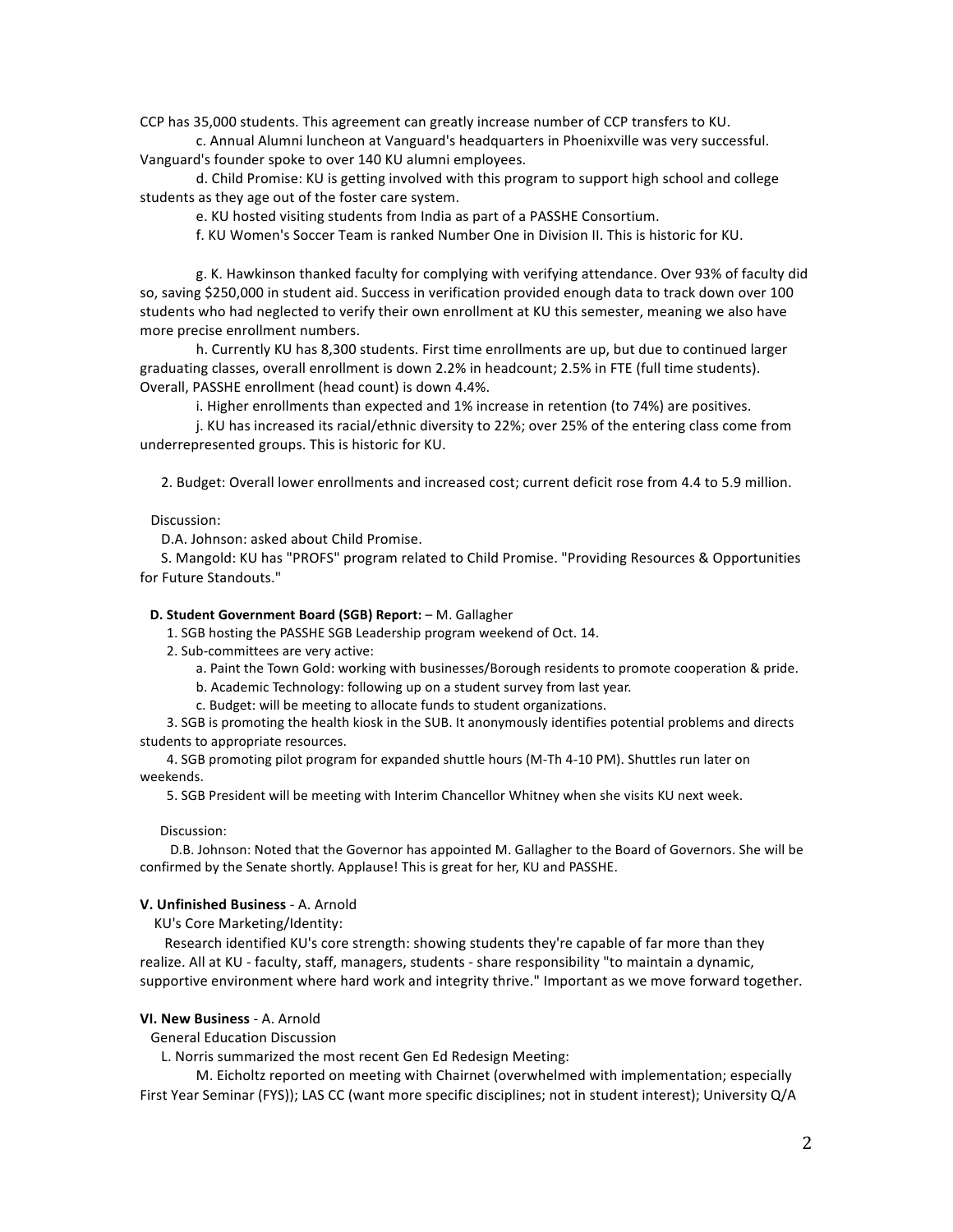(not positive but good feedback).

M. Eicholtz revised the Narrative to include feedback; Committee to consider at next meeting. Due to feedback and revision, revised timeline:

Final draft now to UCC by Nov. 16 to consider at its Nov. meeting; Senate, APSCUF in December.

A. Arnold: asked Senators to consider what their groups need in order for Gen Ed to succeed? This holds for students, faculty, administrators, SCUPA, Library.

 Discussion:

L. Norris: BFA students will go from 39-42 Gen Ed credits, making it impossible to complete a minor with 120 credits. This impacts hundreds of students.

J. Garcia: FYS - who will teach? What about a collaboration: faculty/admin/student affairs?

A. Arnold: great idea; parallels team approach in fields like medicine and law.

E. Kraal: Physical Sciences colleagues researched FYS at state schools. Typically FYS capped at 19. Most are strictly academic and supported by others for skills development.

-dept. wants a plan for assessment prior to implementation

E. Kraal personally did the Summer Start program. FYS takes a lot from Summer Start.

-recommends reducing 9 outcomes to 4.

-is FYS an Orientation or Academic program? Can't succeed at both.

-Commends the Committee for its hard work and respectfully suggests an Academic FYS. FYS needs to be a transformative experience in keeping with KU's core identity.

L. Norris: Currently FYS to be capped at 30. Departments/faculty across campus want FYS to be centered on Academic.

A. Arnold: With team support for the Orientation components.

T. Wong: Orientation portions can also happen through activities, Learning Communities, etc.

V. Reidout: Team approach already being done. CASA presence in a dorm; a more robust Orientation at start of school; support of Residential Life staff. Encourages this team approach.

L. Frye: Is there assessment data on UST?

A. Arnold: Summer Start students found program helpful because first semester too intense as is.

K. Clair: questioned implementation of FYS by Fall 2018 as planned.

D. Immel: Music dept. finds FYS problematic especially for Music Ed students; they won't be able to meet their Math/English requirements. Will there be exceptions to this model?

J. Conahan: How is this aligned with retention efforts?

L. Norris: Model designed with retention in mind. Ease of external/internal transfers; expanded opportunity for minors for most students; small FYS to develop relationship with faculty, etc.

D.B. Johnson: Needs details to ensure resources will be provided to support FYS. For example, if most effective faculty should teach FYS, temporary, part-time faculty teach advanced courses. This is problematic for retention of majors.

M. Gallagher: Most students unaware this is happening.

K. Hudak: Committee should have started with student input. At first loved proposed model for its simplicity and flexibility, ease of transferring majors without losing credits. Became fearful at LAS CC meeting when became aware of logistics & now conflicted about the model.

D. Wingrove: emphasized flexibility is key for students. Emphatic that FYS should be Academic; don't coddle students. Improve Orientation but don't make a semester-long course; will be unpopular.

T. Stahler: CoE programs can now offer Gen Ed courses, unlike now. Secondary Ed dept. supports the model; likes its flexibility. Supports an Academic FYS and smaller class size.

A.M. Cordner: Criminal Justice also supports; likes its flexibility.

A. Vogel: Concerned about a "race to the bottom" with competition for students. Mechanism must be put in place to prevent that.

English dept. supports increased Composition component. However, an Administrative Oversight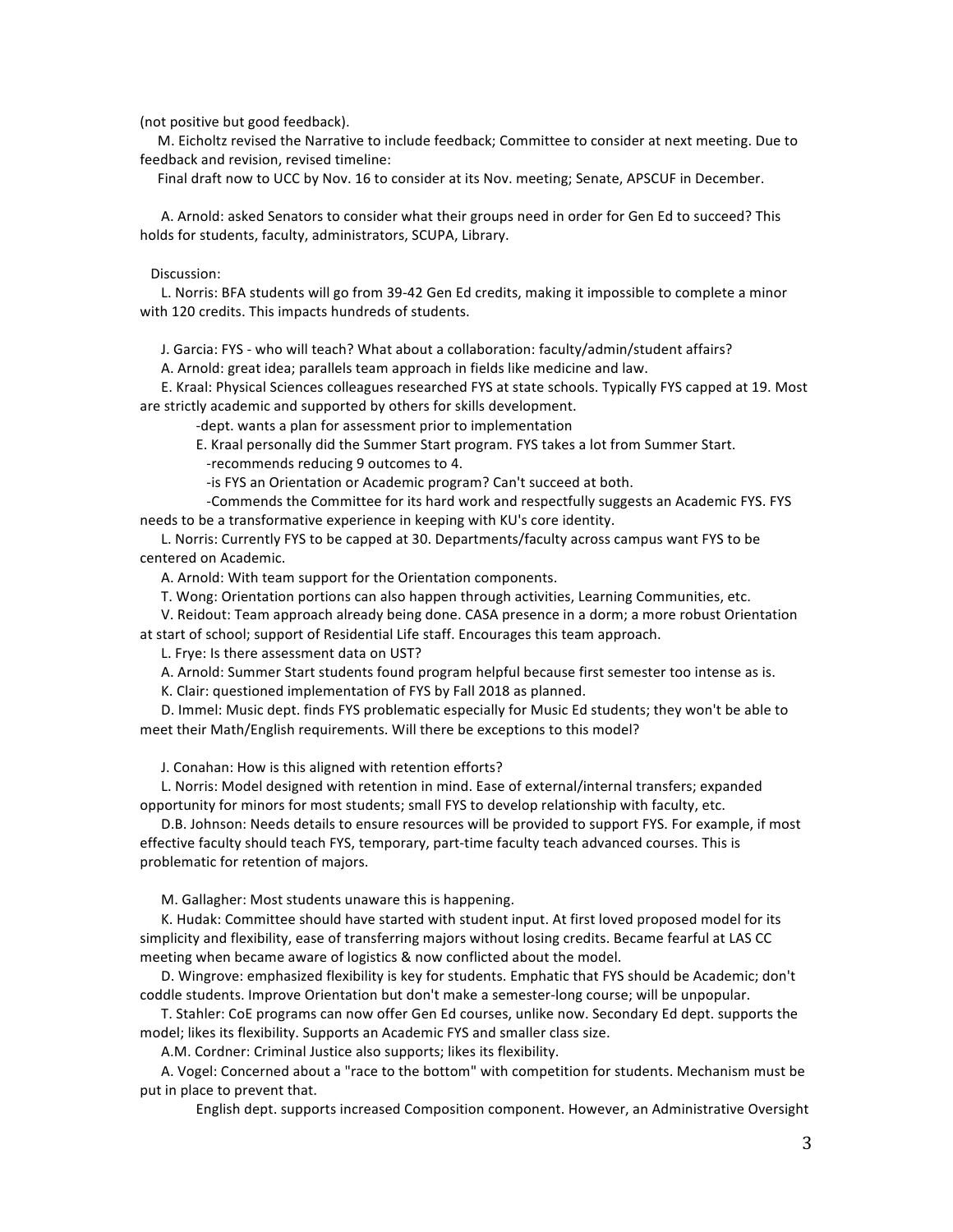Coordinator for writing across the curriculum is needed to ensure CMP courses meet areas currently covered in ENG 023/024.

E. Johnson: as At-Large representative, concerned that the descriptive categories seem to lack rigor. How will this appear to outside groups? Higher Ed is under scrutiny for lack of rigor. What of parents comparing programs of different schools?

A. Arnold: There are two components in the model. SLOs are to be assessed. Themes are not assessed and create a distributive system.

T. Wong: SLOs somewhat confusing, especially #3 and "data." Theoretically similar to SLO #2.

L. Norris: SLOs #2 and #3 are distinct. "Data" in #3 refers to practices in the social sciences; humanities areas tend to use "information" but both employ critical analysis to interpret.

T. Wong: SLO #8 is not an outcome.

L. Norris: #8 to be assessed upon graduation.

T. Wong: Could we not simplify the model by using SLOs alone and make sure they align with PASSHE and Middle States?

K. Clair: FYS should not be staffed by temporary faculty with short-term contracts. She directly asked Admin to speak to support for adequate staffing.

K. Hawkinson: This is exactly the kind of discussion hoped for and will take all of it under consideration. At previous institution, FYS was implemented and mainly staffed by tenure-track/tenured faculty. Agrees that this is ideal.

M. Vaughn: Sport Management had similar concerns about FYS. Noted HEA 102 is an existing Gen Ed. Is it not approved under the proposed model?

L. Norris: Will look into.

D.B. Johnson: Elem. Ed. fully in favor of FYS; is already doing it. Academics are foregrounded, with activities built in for holistic experience of the university. Most importantly, relationships are forged with faculty fully engaged in FYS. This is great for retention.

A. Arnold: Advocating putting FYS in the major?

W. Rogers: Special Education agrees. FYS in the major connects incoming with existing students; facilitates developing relationships with faculty/peers.

D. Wingrove: Affirms.

S. Mangold: Struggling students need experienced faculty to show them how to succeed academically.

A. Arnold: Agrees in theory about FYS in majors, but won't work for all.

S. Doll-Myers: Comm. Design has concerns with meeting BFA requirements with new model but should be ok.

D. Beougher: Committee discussed at length having FYS in the major. But what about students who change majors? Happens quite frequently. Could be a real staffing problem for smaller departments.

M. Gallagher: Better to keep FYS flexible. It's also good for students to develop relationships across the university.

D. Lea: History dept. is positive about model but has concerns about lack of rigor and lack of specificity in disciplines; no math or lab science requirement. How will SLOs be assessed?

M. John: Sociology has questions about language requirement. Study one language/4 semesters?

D. Beougher: Only 8 programs have a 4-semester language requirement.

R. L. Smith: PASSHE requires that all BA programs have some language requirement.

M. Cardozo: Geography has concerns about staffing due to its small size.

M. Gober: Faculty in Athletics support FYS and like program's ease for transfers.

R. Portada: Political Science also small; similar concerns about staffing.

J. Jedwab: Philosophy has concerns about timeline. Suggests a short-term solution to meet Fall 2018 deadline while taking time to get optimal program in place.